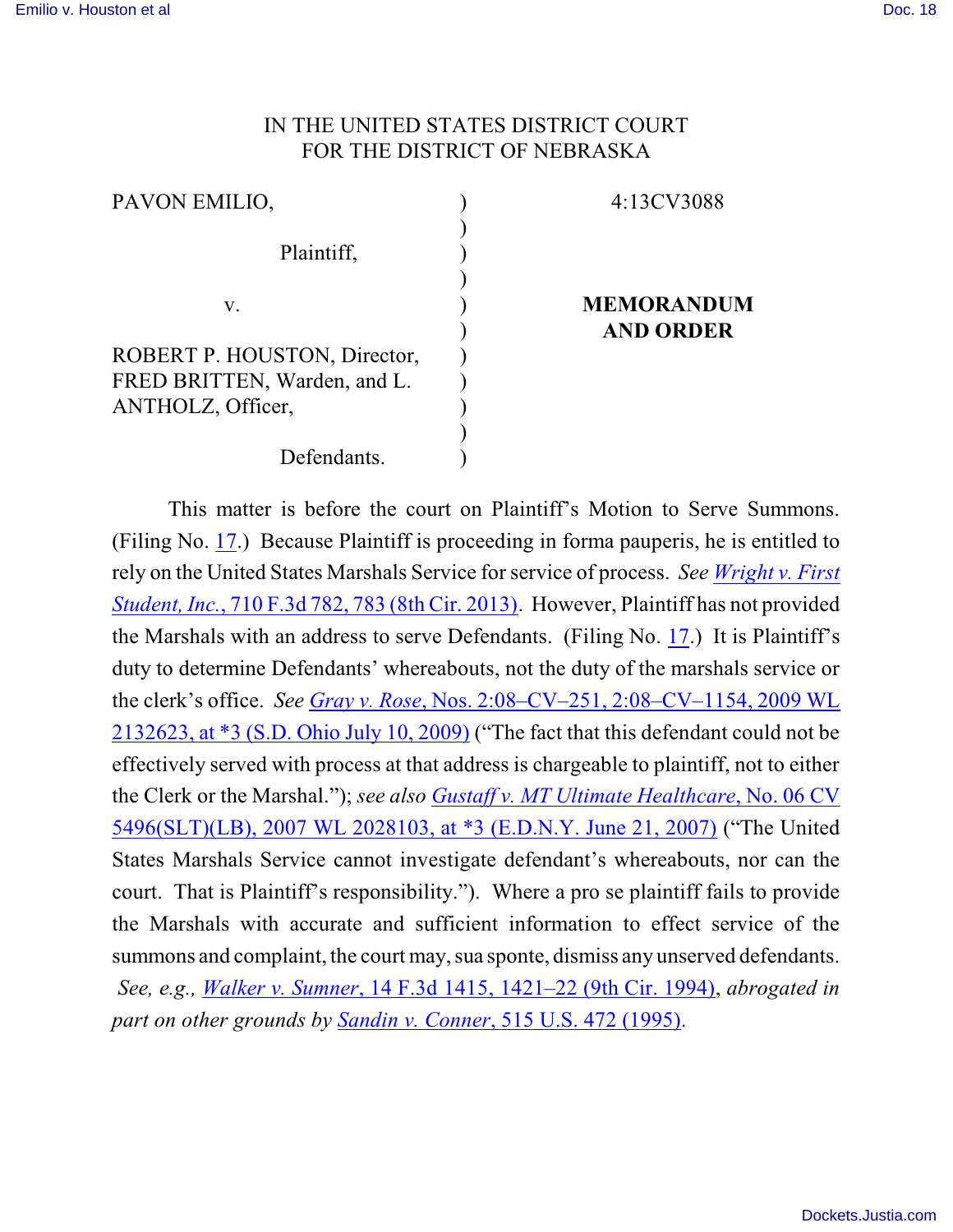In this matter, Plaintiff has until December 13, 2013, to compete service of summons. (*See* Filing No. [16](https://ecf.ned.uscourts.gov/doc1/11312846636).) On its own Motion, the court will provide Plaintiff with additional time to provide the Marshals with accurate and sufficient information to effect service of summons. The court warns Plaintiff that if he fails to provide the proper information and complete service of process by January 13, 2014, his claims may be dismissed against any unserved Defendants without further notice.

## IT IS THEREFORE ORDERED that:

1. Plaintiff's Motion to Serve Summons (filing no. [17](https://ecf.ned.uscourts.gov/doc1/11312909716)) is denied because his Summons and USM-285 forms contain insufficient information.

2. To obtain service of process on Defendants, Plaintiff must complete and return the summons forms that the Clerk of the court will provide. The Clerk of the court shall send THREE (3) summons forms and THREE (3) USM-285 forms (for service on Defendants in their individual capacities only) to Plaintiff together with a copy of this Memorandum and Order. Plaintiff shall, as soon as possible, complete the forms and send the completed forms back to the Clerk of the court. In the absence of the forms, service of process cannot occur.

3. Upon receipt of the completed forms, the Clerk of the court willsign the summons forms, to be forwarded with a copy of the Complaint to the U.S. Marshal for service of process. The Marshal shall serve the summons and Complaint without payment of costs or fees. Service may be by certified mail pursuant to Fed. R. Civ. P. 4 and Nebraska law in the discretion of the Marshal. The Clerk of the court will copy the Complaint, and Plaintiff does not need to do so.

4. Plaintiff is hereby notified that failure to obtain service of process on a defendant by January 13, 2014, may result in dismissal of this matter without further